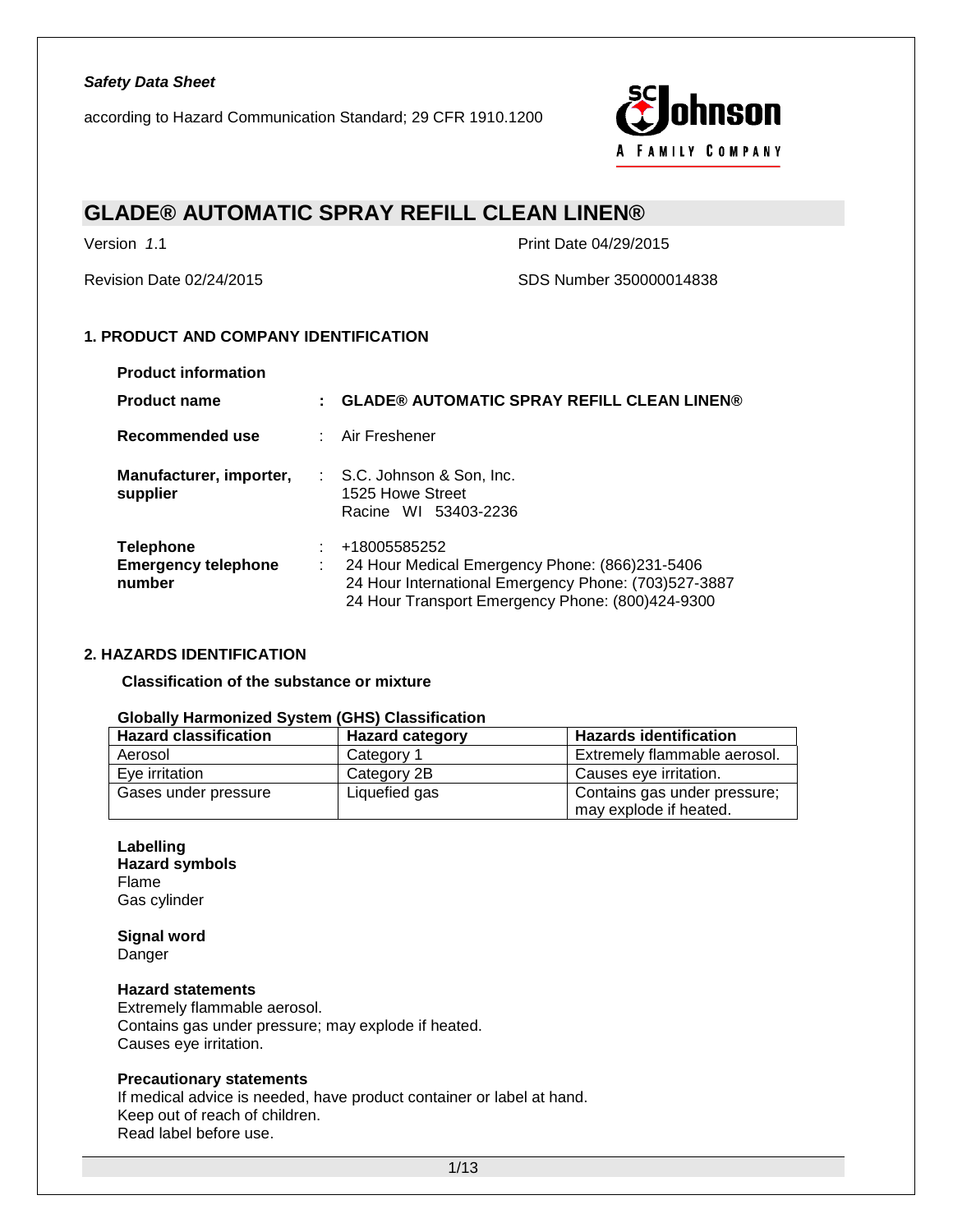according to Hazard Communication Standard; 29 CFR 1910.1200



### **GLADE® AUTOMATIC SPRAY REFILL CLEAN LINEN®**

Version *1*.1 Print Date 04/29/2015

Revision Date 02/24/2015 SDS Number 350000014838

IF IN EYES: Rinse cautiously with water for several minutes. Remove contact lenses, if present and easy to do. Continue rinsing.

If eye irritation persists: Get medical advice/ attention.

Protect from sunlight. Do not expose to temperatures exceeding 50 °C/ 122 °F.

Protect from sunlight. Store in a well-ventilated place.

Keep away from heat/sparks/open flames/hot surfaces. - No smoking.

Do not spray on an open flame or other ignition source.

Do not pierce or burn, even after use.

Wash hands thoroughly after handling.

### **3. COMPOSITION/INFORMATION ON INGREDIENTS**

| <b>Chemical Name</b>                                                    | CAS-No.    | Weight percent  |
|-------------------------------------------------------------------------|------------|-----------------|
| <b>Isobutane</b>                                                        | 75-28-5    | $30.00 - 60.00$ |
| Hydrocarbons, C14-C18, n-alkanes,<br>isoalkanes, cyclics, <2% aromatics | 64742-47-8 | $10.00 - 30.00$ |
| Acetone                                                                 | 67-64-1    | $10.00 - 30.00$ |
| Propane                                                                 | 74-98-6    | $5.00 - 10.00$  |
| Fragrance - Trade Secret                                                | Mixture    | $1.00 - 5.00$   |

The specific chemical identity and/or exact percentage (concentration) of this composition has been withheld as a trade secret.

For additional information on product ingredients, see www.whatsinsidescjohnson.com.

### **4. FIRST AID MEASURES**

| Eye contact         |    | : IF IN EYES: Rinse cautiously with water for several minutes.<br>Remove contact lenses, if present and easy to do. Continue<br>rinsing. If eye irritation persists: Get medical advice/attention. |
|---------------------|----|----------------------------------------------------------------------------------------------------------------------------------------------------------------------------------------------------|
| <b>Skin contact</b> | ÷. | No special requirements                                                                                                                                                                            |
| <b>Inhalation</b>   | ÷. | No special requirements.                                                                                                                                                                           |
| Ingestion           | ÷  | No special requirements                                                                                                                                                                            |

| <b>5. FIREFIGHTING MEASURES</b> |                                                          |
|---------------------------------|----------------------------------------------------------|
| <b>Suitable extinguishing</b>   | Use water spray, alcohol-resistant foam, dry chemical or |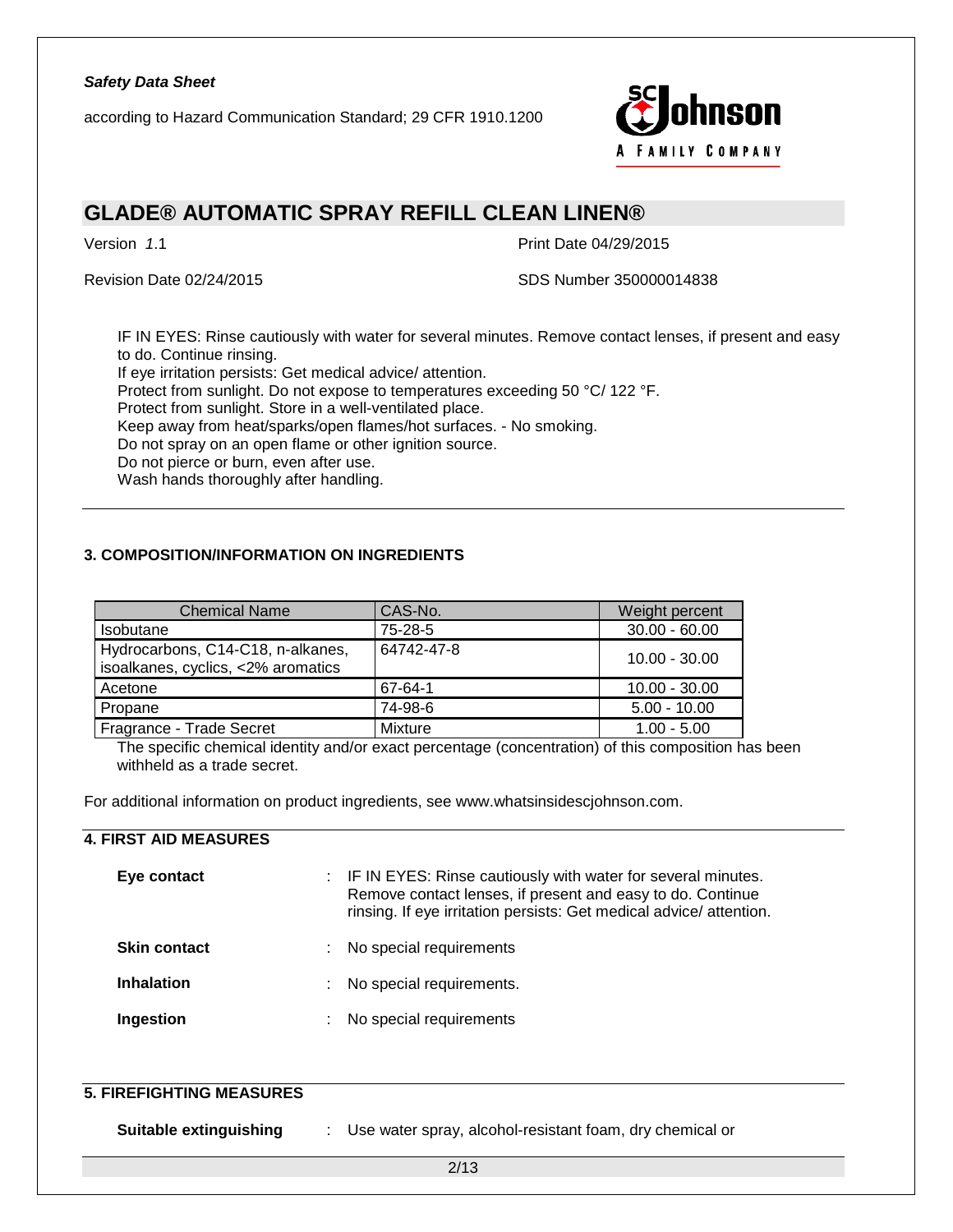according to Hazard Communication Standard; 29 CFR 1910.1200



# **GLADE® AUTOMATIC SPRAY REFILL CLEAN LINEN®**

| Version 1.1                                                        | Print Date 04/29/2015                                                                                                                                                                                                                                                                                                                                                                                                            |  |
|--------------------------------------------------------------------|----------------------------------------------------------------------------------------------------------------------------------------------------------------------------------------------------------------------------------------------------------------------------------------------------------------------------------------------------------------------------------------------------------------------------------|--|
| Revision Date 02/24/2015                                           | SDS Number 350000014838                                                                                                                                                                                                                                                                                                                                                                                                          |  |
| media                                                              | carbon dioxide.                                                                                                                                                                                                                                                                                                                                                                                                                  |  |
| <b>Specific hazards during</b><br>firefighting                     | Aerosol Product - Containers may rocket or explode in heat of<br>fire.                                                                                                                                                                                                                                                                                                                                                           |  |
| <b>Further information</b>                                         | Fight fire from maximum distance or protected area. Cool and<br>use caution when approaching or handling fire-exposed<br>containers. Wear full protective clothing and positive pressure<br>self-contained breathing apparatus. In case of fire and/or<br>explosion do not breathe fumes.                                                                                                                                        |  |
| <b>NFPA Classification</b>                                         | <b>NFPA Level 3 Aerosol</b>                                                                                                                                                                                                                                                                                                                                                                                                      |  |
| <b>6. ACCIDENTAL RELEASE MEASURES</b>                              |                                                                                                                                                                                                                                                                                                                                                                                                                                  |  |
| <b>Personal precautions</b>                                        | : Remove all sources of ignition.<br>Wash thoroughly after handling.                                                                                                                                                                                                                                                                                                                                                             |  |
| <b>Environmental</b><br>precautions                                | Outside of normal use, avoid release to the environment.                                                                                                                                                                                                                                                                                                                                                                         |  |
| <b>Methods and materials</b><br>for containment and<br>cleaning up | If damage occurs to aerosol can:<br>Contain spillage, soak up with non-combustible absorbent<br>material, (e.g. sand, earth, diatomaceous earth, vermiculite)<br>and transfer to a container for disposal according to local /<br>national regulations (see section 13).<br>Use only non-sparking equipment.<br>Dike large spills.<br>Clean residue from spill site.                                                             |  |
| 7. HANDLING AND STORAGE                                            |                                                                                                                                                                                                                                                                                                                                                                                                                                  |  |
| Handling                                                           |                                                                                                                                                                                                                                                                                                                                                                                                                                  |  |
| <b>Precautions for safe</b><br>handling                            | Avoid contact with skin, eyes and clothing.<br>For personal protection see section 8.<br>Note: Intentional misuse by deliberately concentrating and<br>inhaling the contents can be harmful or fatal. For more<br>information visit www.inhalant.org.<br>Use only as directed.<br>KEEP OUT OF REACH OF CHILDREN AND PETS.<br>Pressurized container.<br>Do not pierce or burn, even after use.<br>Wash thoroughly after handling. |  |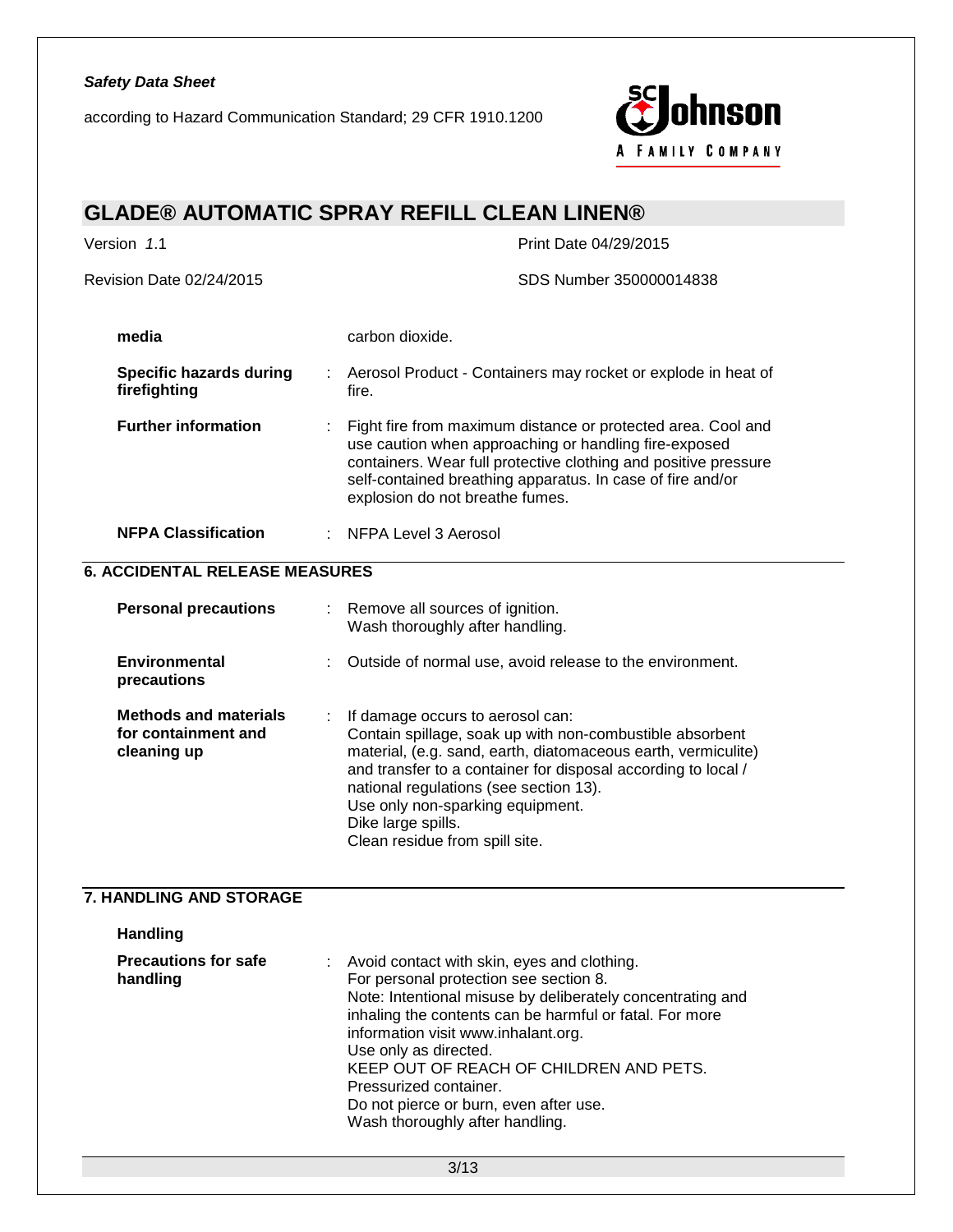according to Hazard Communication Standard; 29 CFR 1910.1200



# **GLADE® AUTOMATIC SPRAY REFILL CLEAN LINEN®**

Version *1.1* Print Date 04/29/2015

Revision Date 02/24/2015 SDS Number 350000014838

| <b>Advice on protection</b><br>against fire and explosion                 | Keep away from sources of ignition - No smoking.<br>Do not spray on an open flame or other ignition source.                        |
|---------------------------------------------------------------------------|------------------------------------------------------------------------------------------------------------------------------------|
| <b>Storage</b><br><b>Requirements for storage</b><br>areas and containers | Protect from sunlight. Do not expose to temperatures<br>exceeding 50 °C/ 122 °F.<br>Keep in a dry, cool and well-ventilated place. |

### **8. EXPOSURE CONTROLS/PERSONAL PROTECTION**

### **Occupational Exposure Limits**

| Components                                                                        | CAS-No.    | mg/m3       | ppm       | Non-<br>standard<br>units | <b>Basis</b>                |
|-----------------------------------------------------------------------------------|------------|-------------|-----------|---------------------------|-----------------------------|
| Isobutane                                                                         | 75-28-5    |             | 1,000 ppm |                           | <b>ACGIH</b><br><b>STEL</b> |
| Hydrocarbons,<br>C14-C18, n-<br>alkanes,<br>isoalkanes, cyclics,<br><2% aromatics | 64742-47-8 | 1,200 mg/m3 | 152 ppm   |                           | <b>SUPPLIER</b>             |
| Acetone                                                                           | 67-64-1    | 2,400 mg/m3 | 1,000 ppm |                           | <b>OSHA TWA</b>             |
| Acetone                                                                           | 67-64-1    |             | 750 ppm   |                           | <b>ACGIH</b><br><b>STEL</b> |
| Acetone                                                                           | 67-64-1    |             | 500 ppm   |                           | <b>ACGIH</b><br><b>TWA</b>  |
| Propane                                                                           | 74-98-6    |             | 1,000 ppm |                           | <b>ACGIH</b><br><b>TWA</b>  |
| Propane                                                                           | 74-98-6    | 1,800 mg/m3 | 1,000 ppm |                           | <b>OSHA TWA</b>             |

### **Personal protective equipment**

**Respiratory protection** : No special requirements.

**Hand protection** : No special requirements.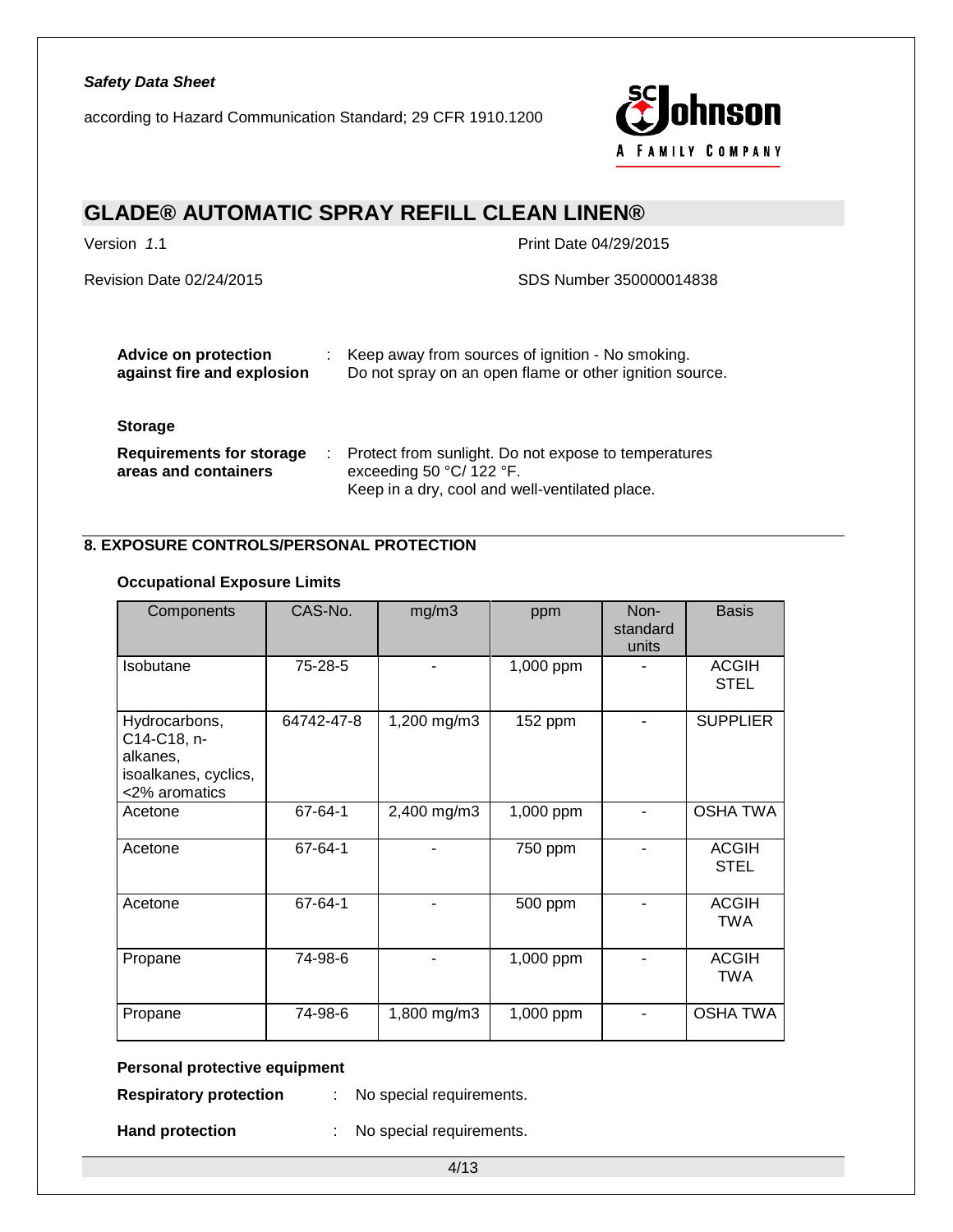according to Hazard Communication Standard; 29 CFR 1910.1200



# **GLADE® AUTOMATIC SPRAY REFILL CLEAN LINEN®**

Version *1.1* Print Date 04/29/2015

Revision Date 02/24/2015 SDS Number 350000014838

| Eye protection           | No special requirements.                                                                                    |
|--------------------------|-------------------------------------------------------------------------------------------------------------|
| Skin and body protection | : No special requirements.                                                                                  |
| <b>Hygiene measures</b>  | : Handle in accordance with good industrial hygiene and safety<br>practice. Wash thoroughly after handling. |

### **9. PHYSICAL AND CHEMICAL PROPERTIES**

| Form                                                                       |    | aerosol<br>compressed liquefied gas    |
|----------------------------------------------------------------------------|----|----------------------------------------|
| Color                                                                      |    | colourless                             |
| Odor                                                                       | ÷  | pleasant                               |
| <b>Odour Threshold</b>                                                     | t. | Not applicable                         |
| рH                                                                         |    | : Not applicable                       |
| <b>Melting point/freezing point</b>                                        |    | : No data available                    |
| Initial boiling point and<br>boiling range                                 |    | : No data available                    |
| <b>Flash point</b>                                                         |    | : $< -7$ °C<br>< 19.4 °F<br>Propellant |
| <b>Evaporation rate</b>                                                    |    | : No data available                    |
| Flammability (solid, gas)                                                  |    | : Sustains combustion                  |
| <b>Upper/lower flammability or : No data available</b><br>explosive limits |    |                                        |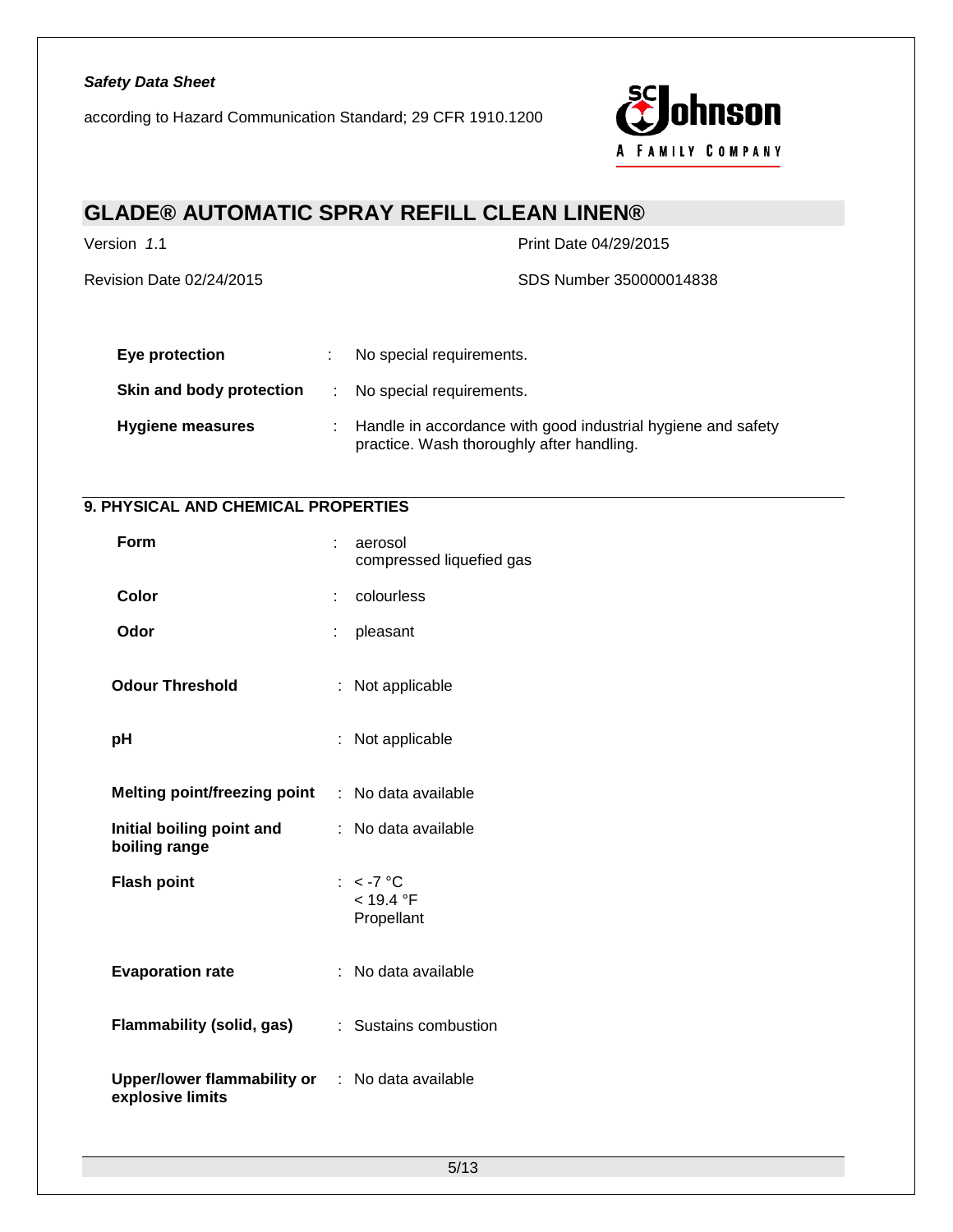according to Hazard Communication Standard; 29 CFR 1910.1200



# **GLADE® AUTOMATIC SPRAY REFILL CLEAN LINEN®**

| Version 1.1                                                       | Print Date 04/29/2015                                                                                                                           |  |
|-------------------------------------------------------------------|-------------------------------------------------------------------------------------------------------------------------------------------------|--|
| Revision Date 02/24/2015                                          | SDS Number 350000014838                                                                                                                         |  |
| Vapour pressure                                                   | : No data available                                                                                                                             |  |
| Vapour density                                                    | : No data available                                                                                                                             |  |
| <b>Relative density</b>                                           | : $0.65$ g/cm3 at 20 C                                                                                                                          |  |
| Solubility(ies)                                                   | : No data available                                                                                                                             |  |
| Partition coefficient: n-<br>octanol/water                        | : No data available                                                                                                                             |  |
| <b>Auto-ignition temperature</b>                                  | : No data available                                                                                                                             |  |
| <b>Decomposition temperature : No data available</b>              |                                                                                                                                                 |  |
| Viscosity, dynamic                                                | : No data available                                                                                                                             |  |
| <b>Viscosity, kinematic</b>                                       | : No data available                                                                                                                             |  |
| <b>Oxidizing properties</b>                                       | : No data available                                                                                                                             |  |
| <b>Volatile Organic</b><br><b>Compounds</b><br>Total VOC (wt. %)* | 50.6%<br>- additional exemptions may apply<br>$\mathcal{L}^{\text{max}}$<br>*as defined by US Federal and State Consumer Product<br>Regulations |  |
| <b>Other information</b>                                          | : None identified                                                                                                                               |  |
| <b>10. STABILITY AND REACTIVITY</b>                               |                                                                                                                                                 |  |
| <b>Possibility of hazardous</b><br>reactions                      | : Stable under recommended storage conditions.                                                                                                  |  |
| <b>Conditions to avoid</b>                                        | : Heat, flames and sparks.                                                                                                                      |  |
|                                                                   |                                                                                                                                                 |  |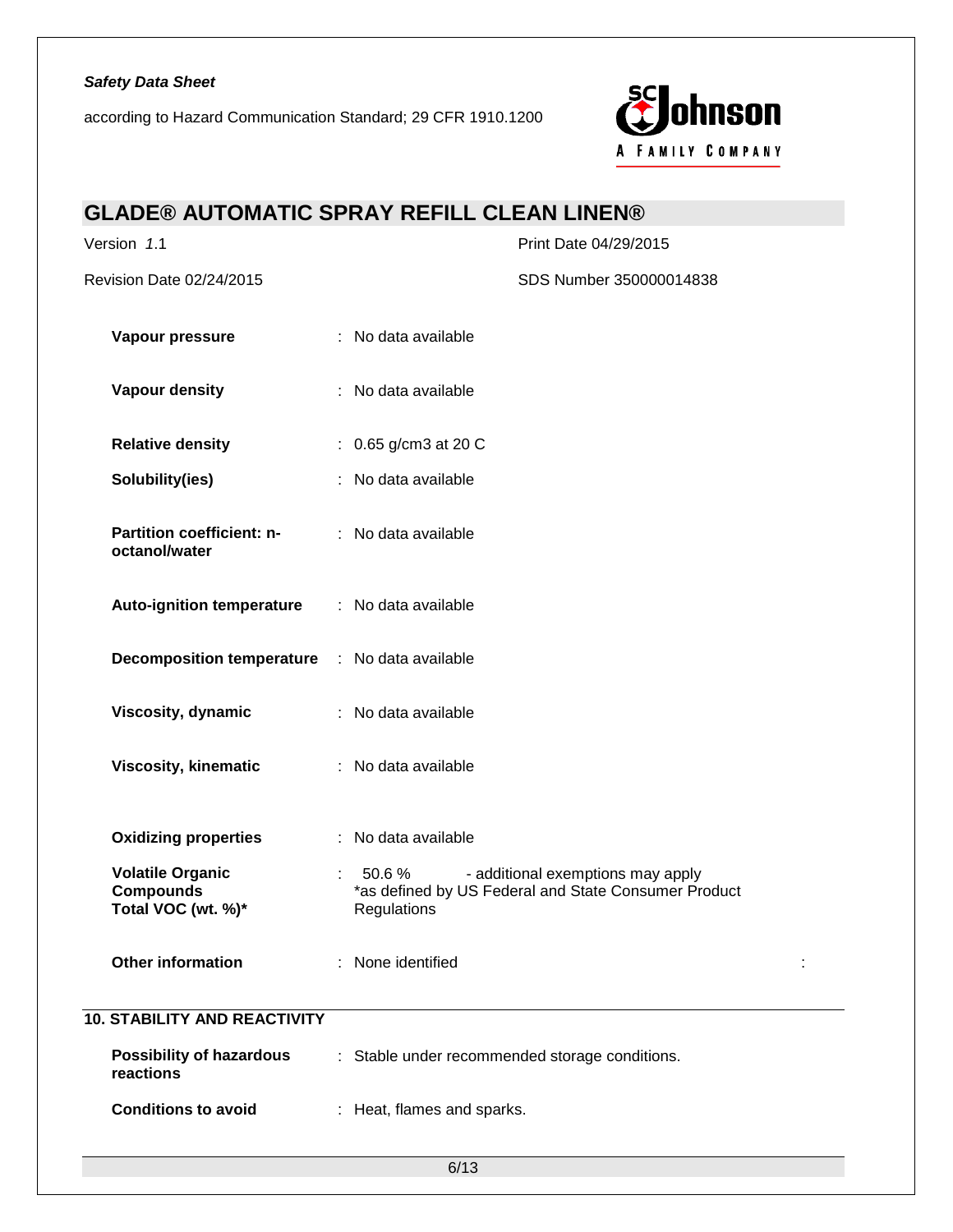according to Hazard Communication Standard; 29 CFR 1910.1200



# **GLADE® AUTOMATIC SPRAY REFILL CLEAN LINEN®** Version *1*.1 Print Date 04/29/2015 Revision Date 02/24/2015 SDS Number 350000014838 **Incompatible materials** : Strong oxidizing agents **Hazardous decomposition products** : Thermal decomposition can lead to release of irritating gases and vapours. **11. TOXICOLOGICAL INFORMATION Emergency Overview : Danger Acute oral toxicity** : LD50 **Calculated**

| <b>GHS Properties</b>        | <b>Classification</b>      | <b>Routes of entry</b> |
|------------------------------|----------------------------|------------------------|
| Acute toxicity               | No classification proposed |                        |
| Skin corrosion/irritation    | No classification proposed |                        |
| Eye irritation               | Category 2B                |                        |
| Skin sensitisation           | No classification proposed |                        |
| Respiratory<br>sensitisation | No classification proposed |                        |
| Germ cell mutagenicity       | No classification proposed |                        |
| Carcinogenicity              | No classification proposed |                        |
| Reproductive toxicity        | No classification proposed |                        |
| Specific target organ        | No classification proposed |                        |

> 5,000 mg/kg

estimated > 5 mg/l

estimated > 5,000 mg/kg

**Acute inhalation toxicity** : LC50

**Acute dermal toxicity** : LD50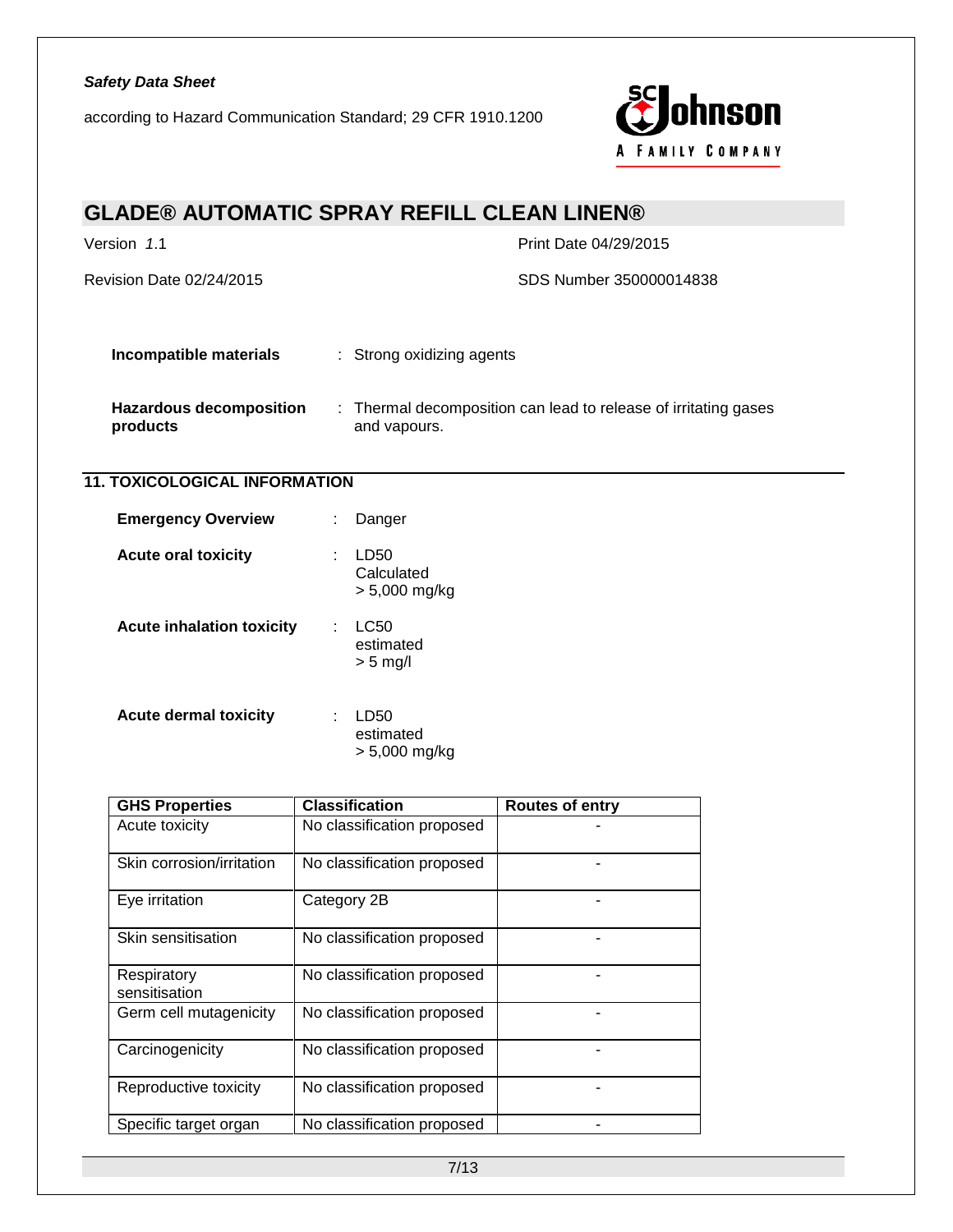

## **GLADE® AUTOMATIC SPRAY REFILL CLEAN LINEN®**

Version *1*.1 Print Date 04/29/2015

Revision Date 02/24/2015 SDS Number 350000014838

| toxicity - single                                        |                            |  |
|----------------------------------------------------------|----------------------------|--|
| exposure                                                 |                            |  |
| Specific target organ<br>toxicity - repeated<br>exposure | No classification proposed |  |
| Aspiration hazard                                        | No classification proposed |  |

**Aggravated Medical Condition**

: None known.

### **12. ECOLOGICAL INFORMATION**

**Product :** The product itself has not been tested.

#### **Toxicity**

The ingredients in this formula have been reviewed and no adverse impact to the environment is expected when used according to label directions.

### **Toxicity to fish**

| <b>Components</b>                                                           | <b>End point</b>           | <b>Species</b>                         | Value           | <b>Exposure</b><br>time |
|-----------------------------------------------------------------------------|----------------------------|----------------------------------------|-----------------|-------------------------|
| Isobutane                                                                   | <b>LC50</b>                | Fish                                   | 27.98 mg/l      | 96 h                    |
| Hydrocarbons, C14-C18, n-<br>alkanes, isoalkanes, cyclics,<br><2% aromatics | <b>LC50</b>                | Fish                                   | > 1,028<br>mg/l | 96 h                    |
| Acetone                                                                     | static test<br><b>LC50</b> | Oncorhynchus mykiss<br>(rainbow trout) | 6,210 mg/l      | 96 h                    |
| Propane                                                                     | <b>LC50</b>                | Fish                                   | 27.98 mg/l      | 96 h                    |
| Fragrance - Trade Secret                                                    | No data<br>available       |                                        |                 |                         |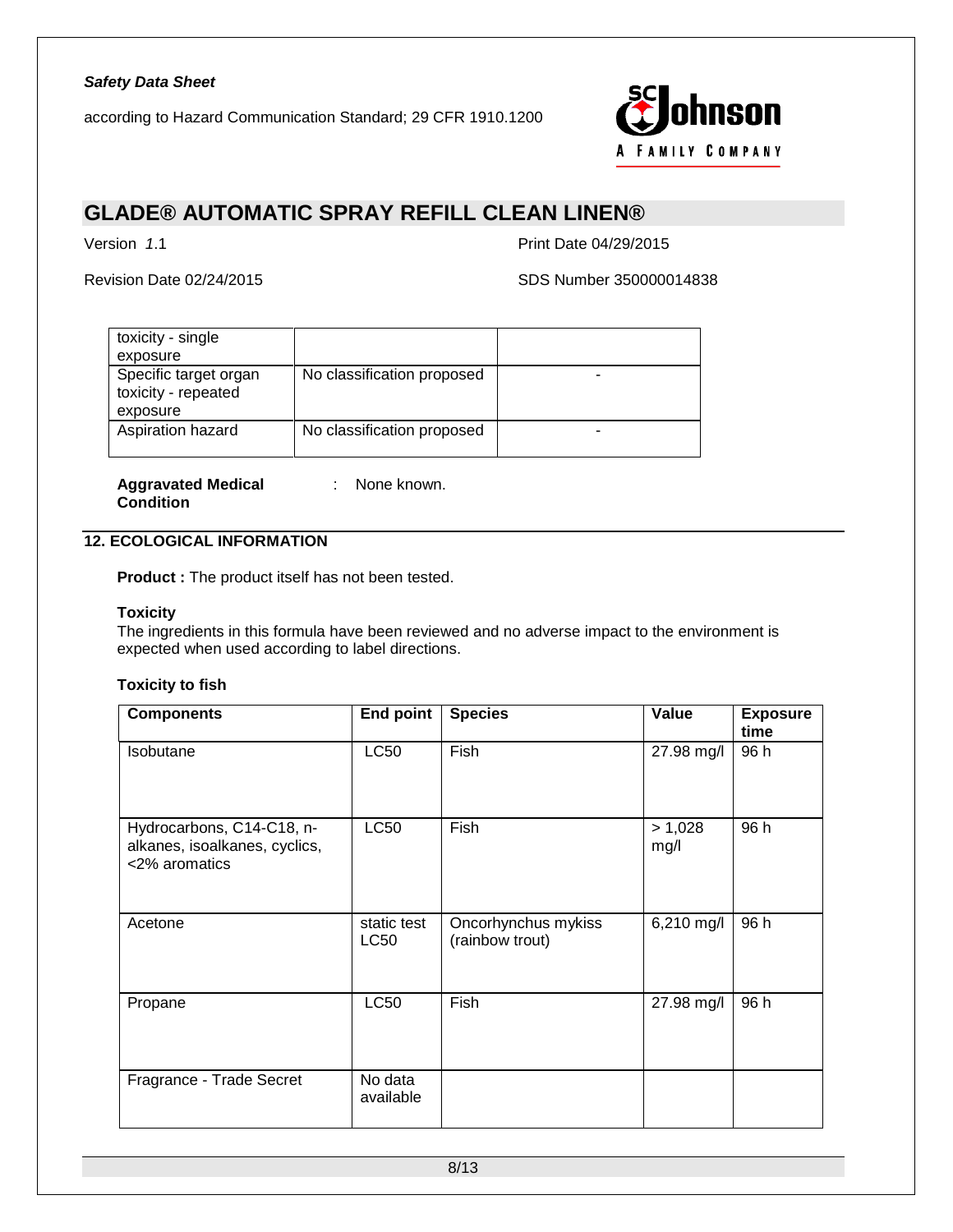

# **GLADE® AUTOMATIC SPRAY REFILL CLEAN LINEN®**

Version *1.1* Print Date 04/29/2015

Revision Date 02/24/2015 SDS Number 350000014838

### **Toxicity to aquatic invertebrates**

| <b>Components</b>                                                           | <b>End point</b>                    | <b>Species</b>                | Value           | <b>Exposure</b><br>time |
|-----------------------------------------------------------------------------|-------------------------------------|-------------------------------|-----------------|-------------------------|
| <b>Isobutane</b>                                                            | <b>LC50</b>                         | Daphnid                       | 16.33 mg/l      | 48 h                    |
| Hydrocarbons, C14-C18, n-<br>alkanes, isoalkanes, cyclics,<br><2% aromatics | <b>EC50</b><br>No data<br>available |                               | > 3,193<br>mg/l | 48 h                    |
| Acetone                                                                     | static test<br><b>LC50</b>          | Daphnia pulex (Water<br>flea) | 8,800 mg/l      | 48 h                    |
|                                                                             | <b>NOELR</b>                        | Daphnia magna                 | 2,212 mg/l      | 28 d                    |
| Propane                                                                     | <b>LC50</b>                         | Daphnid                       | 14.22 mg/l      | 48 h                    |
| Fragrance - Trade Secret                                                    | No data<br>available                |                               |                 |                         |

### **Toxicity to aquatic plants**

| <b>Components</b>                                                           | <b>End point</b>     | <b>Species</b>         | Value      | <b>Exposure</b><br>time |
|-----------------------------------------------------------------------------|----------------------|------------------------|------------|-------------------------|
| Isobutane                                                                   | EC50                 | Green algea            | 8.57 mg/l  | 96 h                    |
| Hydrocarbons, C14-C18, n-<br>alkanes, isoalkanes, cyclics,<br><2% aromatics | <b>EC50</b>          | Skeletonema costatum   | 3,198 mg/l | 72 h                    |
| Acetone                                                                     | <b>NOEC</b>          | Microcystis aeruginosa | 530 mg/l   | 8 d                     |
| Propane                                                                     | No data<br>available |                        |            |                         |
| Fragrance - Trade Secret                                                    | No data<br>available |                        |            |                         |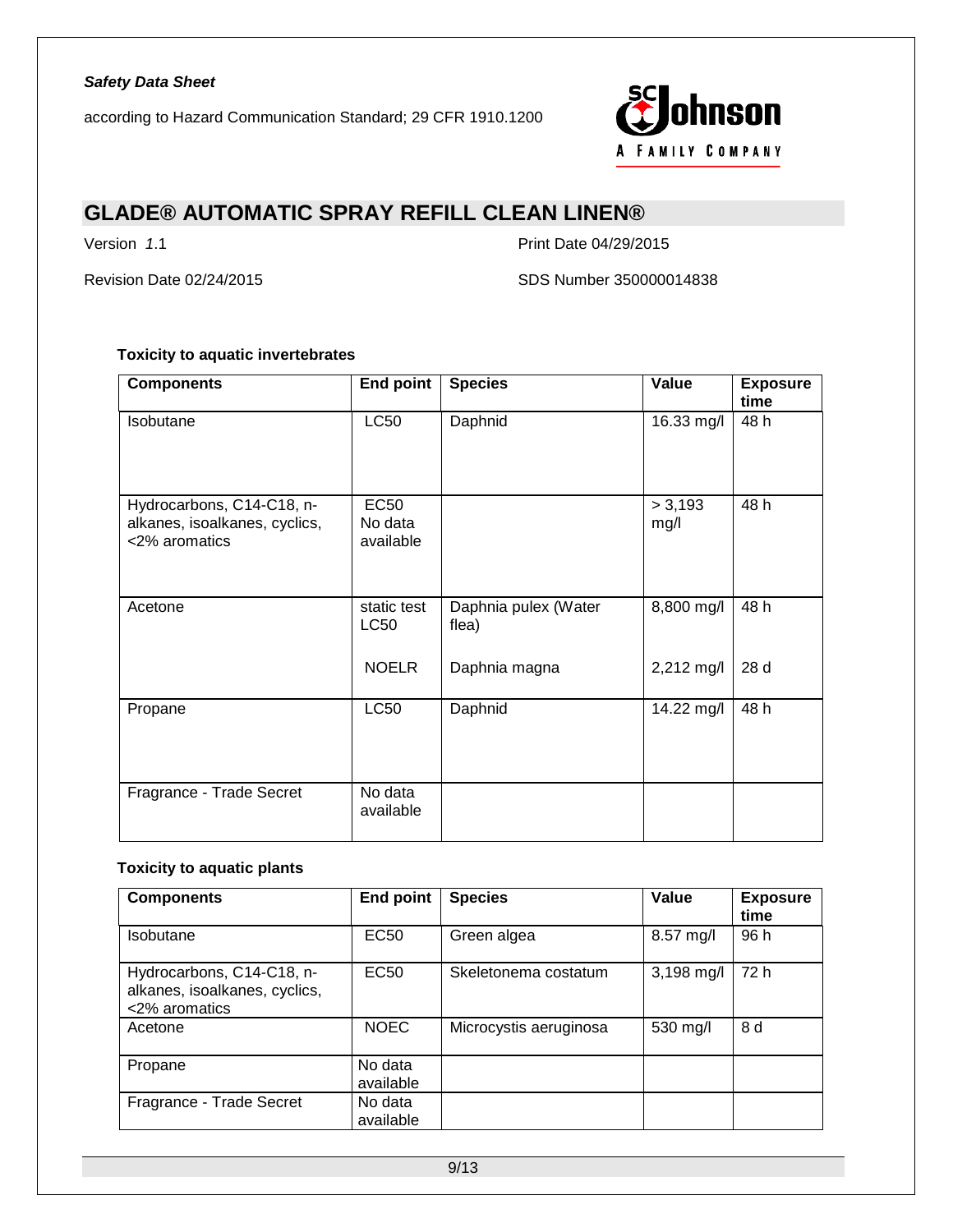

# **GLADE® AUTOMATIC SPRAY REFILL CLEAN LINEN®**

Version *1.1* Print Date 04/29/2015

Revision Date 02/24/2015 SDS Number 350000014838

### **Persistence and degradability**

| <b>Component</b>                                                            | <b>Biodegradation</b> | <b>Exposure</b><br>time | <b>Summary</b>        |
|-----------------------------------------------------------------------------|-----------------------|-------------------------|-----------------------|
| Isobutane                                                                   | 70 %                  | < 10d                   | Readily biodegradable |
| Hydrocarbons, C14-C18, n-<br>alkanes, isoalkanes, cyclics,<br><2% aromatics | No data available     |                         |                       |
| Acetone                                                                     | 90.9%                 | 28d                     | Readily biodegradable |
| Propane                                                                     | 70 %                  | < 10d                   | Readily biodegradable |
| Fragrance - Trade Secret                                                    | No data available     |                         |                       |

#### **Bioaccumulative potential**

| <b>Component</b>                                                            | <b>Bioconcentration</b><br>factor (BCF) | <b>Partition Coefficient n-</b><br>Octanol/water (log) |
|-----------------------------------------------------------------------------|-----------------------------------------|--------------------------------------------------------|
| <b>Isobutane</b>                                                            | $1.57 - 1.97$                           | 2.8                                                    |
| Hydrocarbons, C14-C18, n-<br>alkanes, isoalkanes, cyclics,<br><2% aromatics | No data available                       | No data available                                      |
| Acetone                                                                     | 0.69                                    | $-0.23$                                                |
| Propane                                                                     | No data available                       | 2.36                                                   |
| Fragrance - Trade Secret                                                    | No data available                       | No data available                                      |

### **Mobility**

| <b>Component</b>                                                            | <b>End point</b>  | Value |
|-----------------------------------------------------------------------------|-------------------|-------|
|                                                                             |                   |       |
| Isobutane                                                                   | No data available |       |
| Hydrocarbons, C14-C18, n-<br>alkanes, isoalkanes, cyclics,<br><2% aromatics | No data available |       |
| Acetone                                                                     | No data available |       |
| Propane                                                                     | No data available |       |
| Fragrance - Trade Secret                                                    | No data available |       |

#### **PBT and vPvB assessment**

| <b>Component</b><br>. I be<br>75uns |  |
|-------------------------------------|--|
|                                     |  |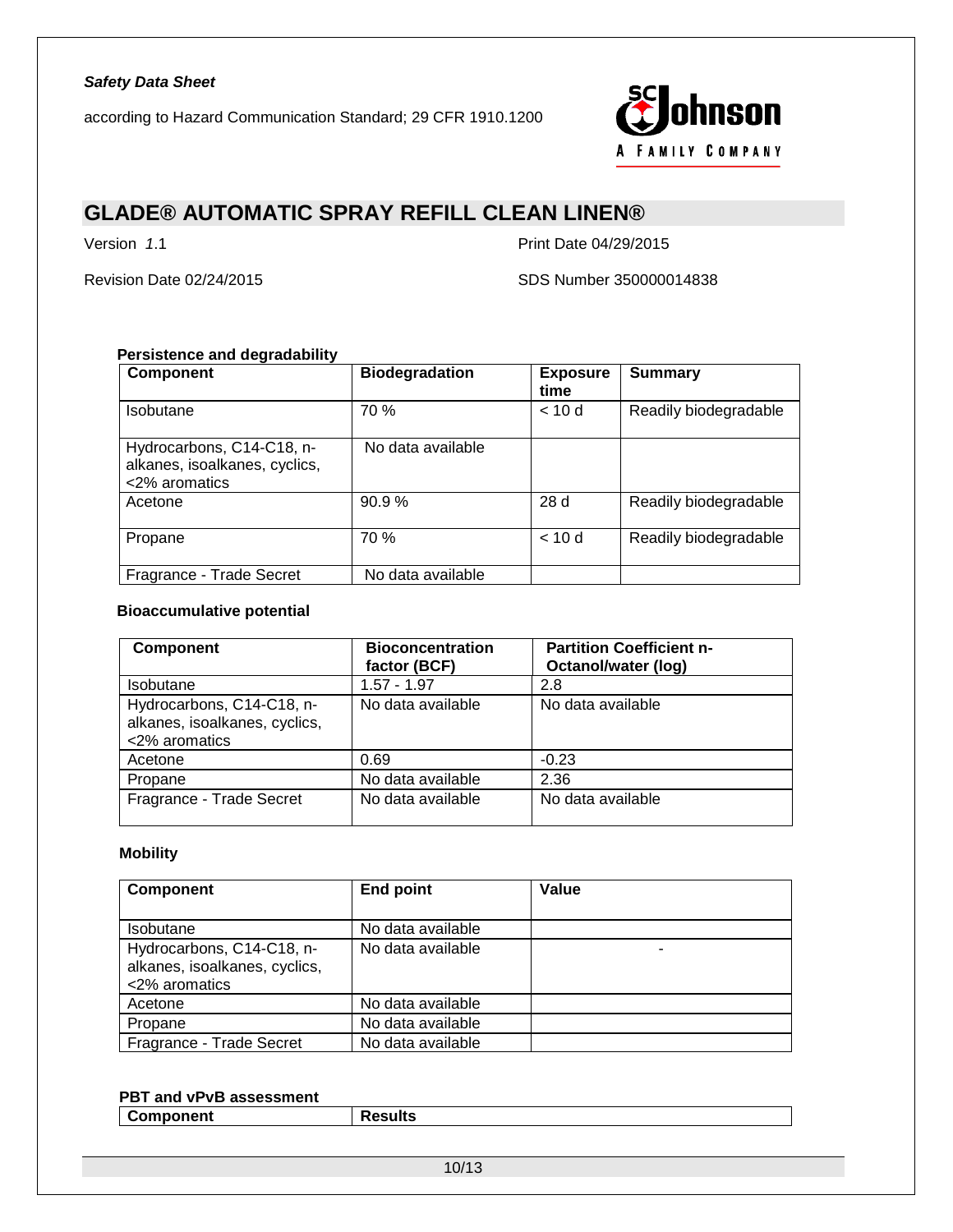

# **GLADE® AUTOMATIC SPRAY REFILL CLEAN LINEN®**

Version *1*.1 Print Date 04/29/2015

Revision Date 02/24/2015 SDS Number 350000014838

| <b>Isobutane</b>         | Not fulfilling PBT and vPvB criteria |
|--------------------------|--------------------------------------|
| Acetone                  | Not fulfilling PBT and vPvB criteria |
| Propane                  | Not fulfilling PBT and vPvB criteria |
| Fragrance - Trade Secret | Not fulfilling PBT and vPvB criteria |

**Other adverse effects :** None known.

### **13. DISPOSAL CONSIDERATIONS**

Consumer may discard empty container in trash, or recycle where facilities exist.

### **14. TRANSPORT INFORMATION**

Please refer to the Bill of Lading/receiving documents for up-to-date shipping information.

|                         | <b>Land transport</b> | Sea transport      | Air transport         |
|-------------------------|-----------------------|--------------------|-----------------------|
| <b>UN number</b>        | 1950                  | 1950               | 1950                  |
| <b>UN proper</b>        | AEROSOLS,             | AEROSOLS,          | AEROSOLS,             |
| shipping name           | Flammable, 2.1        | Flammable, 2.1     | Flammable, 2.1        |
| <b>Transport hazard</b> | 2.1                   | 2                  | 2.1                   |
| class(es)               |                       |                    |                       |
| Packing group           |                       |                    |                       |
|                         |                       |                    |                       |
| <b>Environmental</b>    |                       |                    |                       |
| hazards                 |                       |                    |                       |
| <b>Special</b>          | Limited quantities    | Limited quantities | Limited quantities    |
| precautions for         | derogation may be     | derogation may be  | derogation may be     |
| user                    | applicable to this    | applicable to this | applicable to this    |
|                         | product, please check | product, please    | product, please check |
|                         | transport documents.  | check transport    | transport documents.  |
|                         |                       | documents.         |                       |

### **15. REGULATORY INFORMATION**

**Notification status** : All ingredients of this product are listed or are excluded from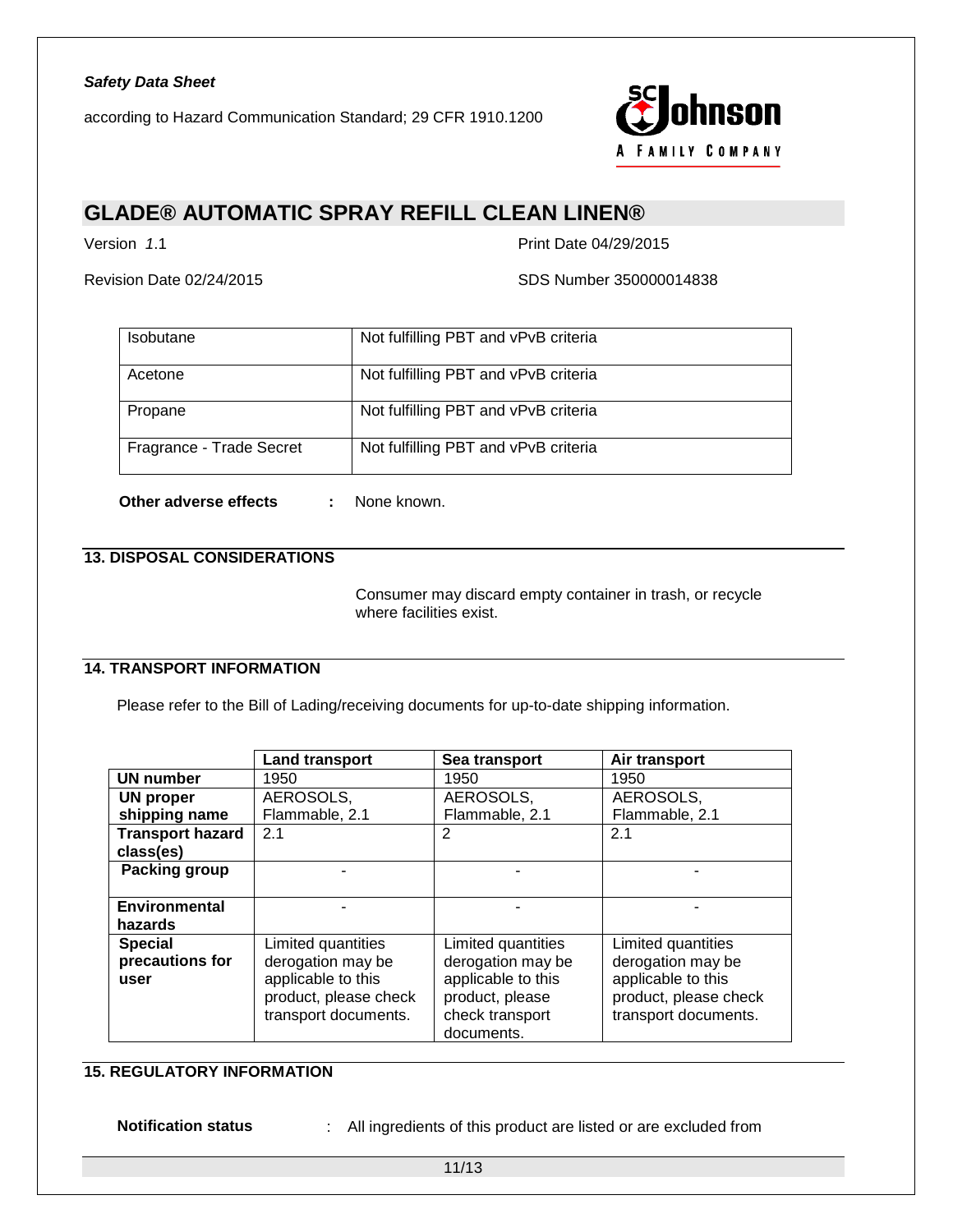according to Hazard Communication Standard; 29 CFR 1910.1200



### **GLADE® AUTOMATIC SPRAY REFILL CLEAN LINEN®**

| Version 1.1                | Print Date 04/29/2015                                                                                                                            |
|----------------------------|--------------------------------------------------------------------------------------------------------------------------------------------------|
| Revision Date 02/24/2015   | SDS Number 350000014838                                                                                                                          |
|                            | listing on the U.S. Toxic Substances Control Act (TSCA)<br>Chemical Substance Inventory.                                                         |
| <b>California Prop. 65</b> | : This product does not contain any chemicals known to State of<br>California to cause cancer, birth defects, or any other<br>reproductive harm. |

### **16. OTHER INFORMATION**

| <b>HMIS Ratings</b> |   |
|---------------------|---|
| <b>Health</b>       | ◠ |
| <b>Flammability</b> |   |
| <b>Reactivity</b>   | O |

| <b>NFPA Ratings</b> |   |
|---------------------|---|
| Health              | 2 |
| <b>Fire</b>         | 4 |
| <b>Reactivity</b>   | 0 |
| <b>Special</b>      | ٠ |

This information is being provided in accordance with the Occupational Safety and Health Administration (OSHA) regulation (29 CFR 1910.1200). The information supplied is designed for workplaces where product use and frequency of exposure exceeds that established for the labeled consumer use.

#### **Further information**

This document has been prepared using data from sources considered to be technically reliable. It does not constitute a warranty, expressed or implied, as to the accuracy of the information contained herein. Actual conditions of use are beyond the seller's control. User is responsible to evaluate all available information when using product for any particular use and to comply with all Federal, State, Provincial and Local laws and regulations.

| Prepared by | SC Johnson Global Safety Assessment & |
|-------------|---------------------------------------|
|-------------|---------------------------------------|